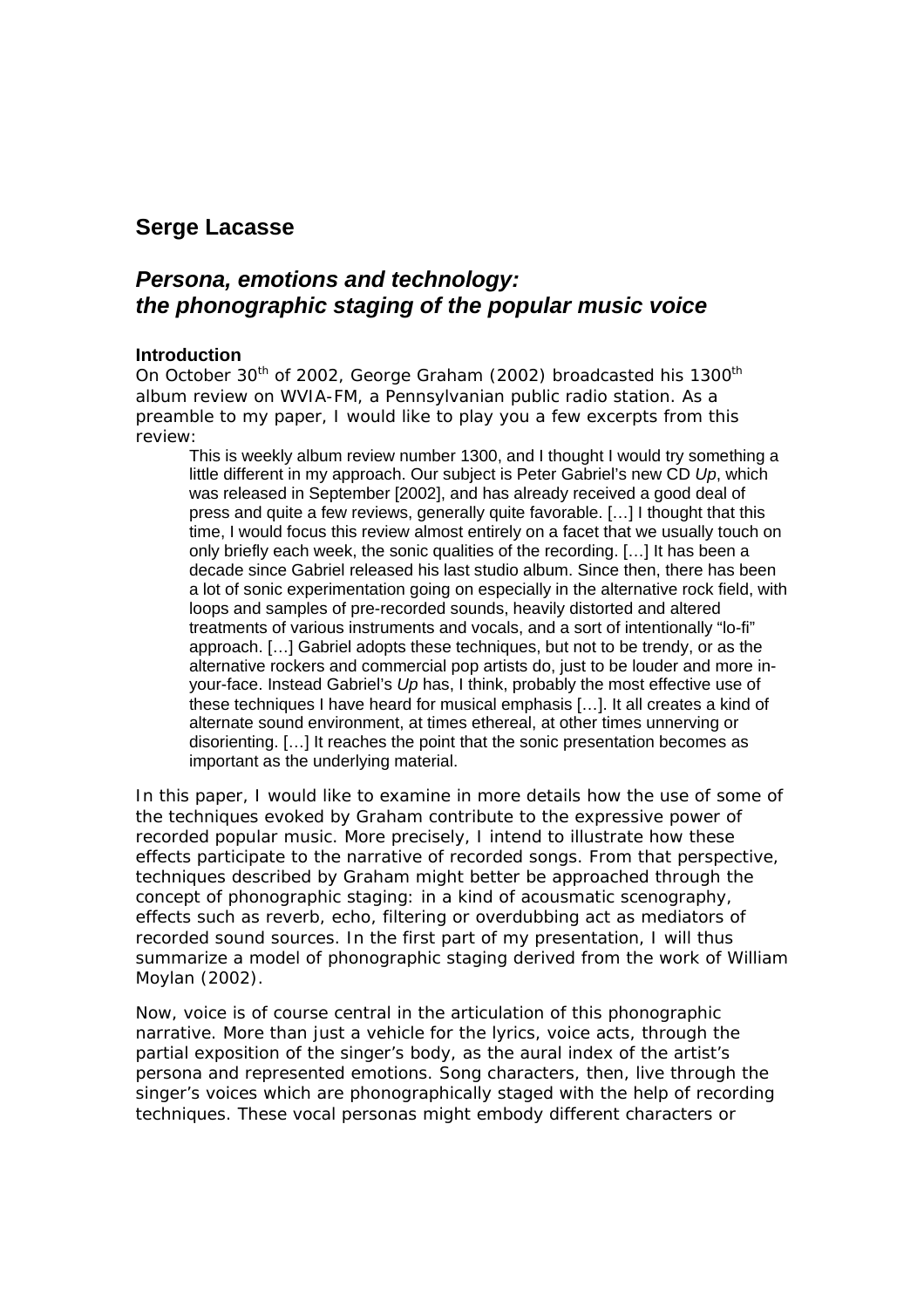different facets of a same character. In the second part of my paper, I will spend some time analyzing the role of recording techniques in the phonographic staging of voice in two interrelated songs by Peter Gabriel, namely "Digging in the Dirt" from the 1992 album *Us*, and "Darkness" from the aforementioned *Up*, released ten years later. But before I do so, a word on phonographic staging.

### **Phonographic staging: the model**

Derived, as I said, from the work of William Moylan, the phonographic staging model (appendix) aims to describe the effects following the manipulation of four main categories of sound perception through recording technology: loudness, space, time, and timbre. However, rather than describing the ways in which different sound effects are *produced* in the studio, the model aims to account for these effects mostly from the point of view of the listener: how do these effects alter the ways in which we *perceive* recorded sound sources.

Despite its apparent strict categorization, in no way is this proposed classification intended to be exclusive, for these aspects of sound are usually mutually intertwined. For example, reverberation, which is mostly responsible for spatial effects, also alters our perception of spectral and temporal characteristics of the original sound source. Moreover, it is common to find a single sound source affected by more than one effect at the same time. There are also effects that evolve in time, which can render their analysis even more difficult. The main reason for using such a classification system, really, is simply to help us orientate the examination process. Without going in too much details (I'd rather refer you to Moylan's book), I would now briefly go through each of the four main categories before concentrating on the two Gabriel songs.

#### **Loudness**

In the context of a sound recording, William Moylan distinguishes two kinds of loudness: First, "performance intensity," which refers to the actual level at which a given sound event was performed during the recording process. This is different from "dynamic level," which rather consists in the level of a sound event as heard in the context of a recorded mix. For example, in the context of a mix, a whispered voice (low performance intensity) might be heard at a much higher dynamic level than, say, a crashed cymbal. This type of contradictory manipulations, often impossible to realize in everyday situations, might be used in expressive ways, as we'll hear later in the Gabriel examples.

#### **Space**

Still according to Moylan, our perception of space in a recording results from the combination of three elements: stereo location, environment, and distance. (For the sake of this paper, I will be limiting my discussion to stereo recordings, leaving the analysis of surround effects for later…).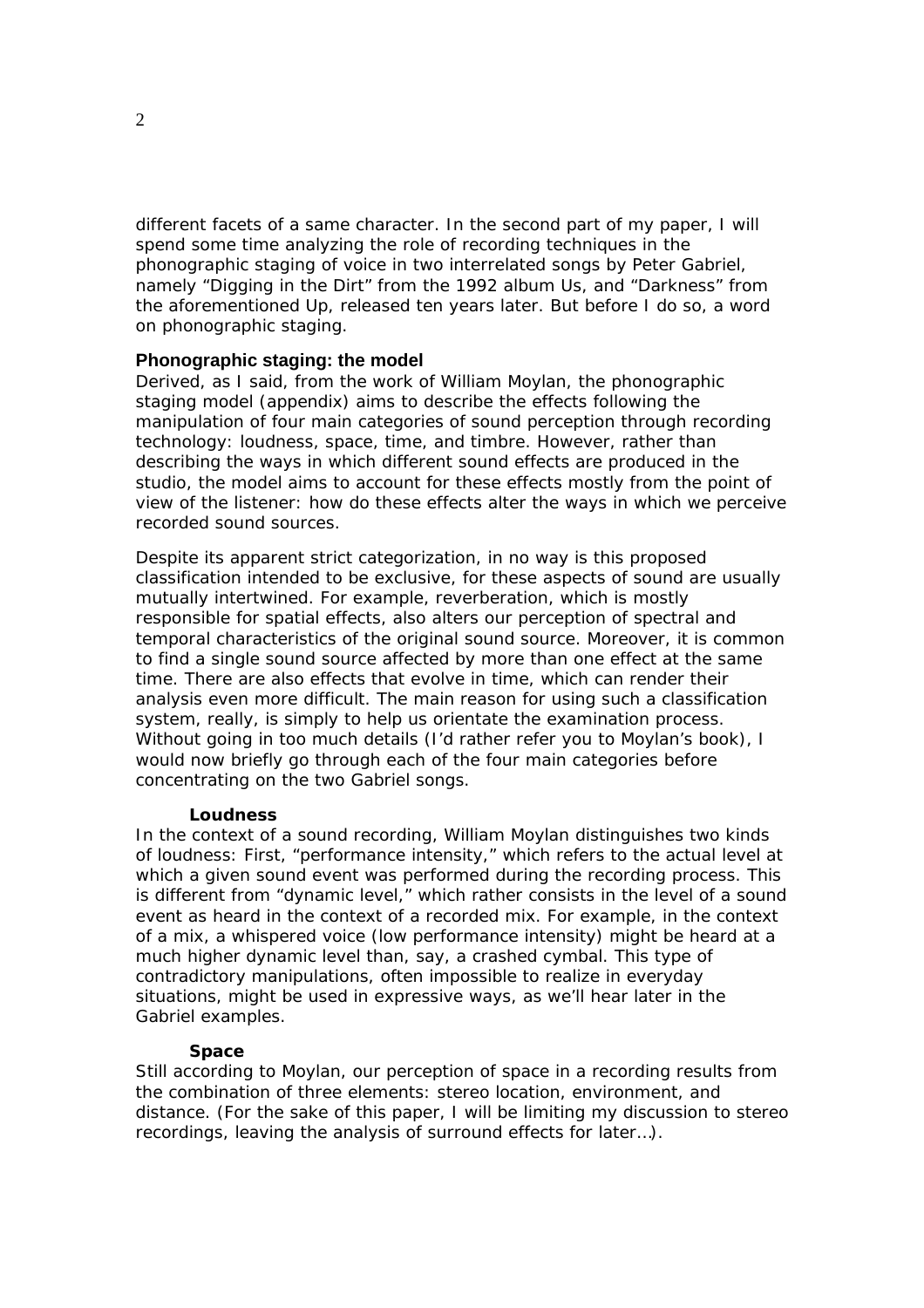- *Stereo location* is defined by two parameters: first, the stereo *position* of a sound source on the stereo array; and second, its *diffusion*, which refers to the area this sound source appears to *cover* along that array. For example, a hi-hat might seem to sound from a precise point on the left-hand side, while a voice might be more diffused and located centre.
- *Environment* can be defined as the perceived space within which a source seems to be sounding in a recording. Usually, it is reverberation (or the absence of it) that is responsible for giving the impression of a given environment. We thus can find environmental characteristics ranging from relative dryness (little or no reverberation), to infinite (sustained) reverberation; not to mention special effects such as gated reverb.
- *Distance* constitutes the third spatial element. Still according to Moylan, distance can be defined as the perceived location of a sound source along the depth of a recording's virtual sound stage. The sound source will be perceived as sounding from a given distance from the listener, within a given environment. Although reverberation and loudness obviously contribute to our perception of distance, the fundamental parameter responsible for the perception of distance is the *timbral definition* of the perceived sound source.

#### **Time**

The third main aspect of sound perception is time. Indeed, a large number of sound effects and editing techniques allow us to manipulate time characteristics of sound events. For example, overdubbing techniques allow us to superimpose or make overlap two performances by a same singer, which of course is not possible in the everyday. Again, such techniques might lead to very expressive phonographic staging effects, as we'll hear with Gabriel. The table presents just a number of them, including effects of repetition, simultaneity, chronology and celerity.

#### **Timbre**

Finally, a sound source's timbre might be altered in different ways, providing additional expressive effects. Again, the table lists only a few of these effects, such as equalization, phasing, and saturation. As I mentioned earlier, the aim of the model is to try to provide the analyst with a tool for describing what is *heard* in recordings. Therefore, when mentioning equalization for example, I am referring to forms of filtering and EQ that are marked enough so they become noticeable to listeners, such as the "telephone" effect heard in CCR's "Suzie-Q" (1968) or Annie Lennox's flanged voice in the bridge of "Money Can't Buy It" (1992), or, as we'll hear right after our analysis of Peter Gabriel's "Digging in the Dirt" (1992) the saturated voice in Gabriel's "Darkness" (2002). It is with this brief overview in mind that we will now turn to the analyses.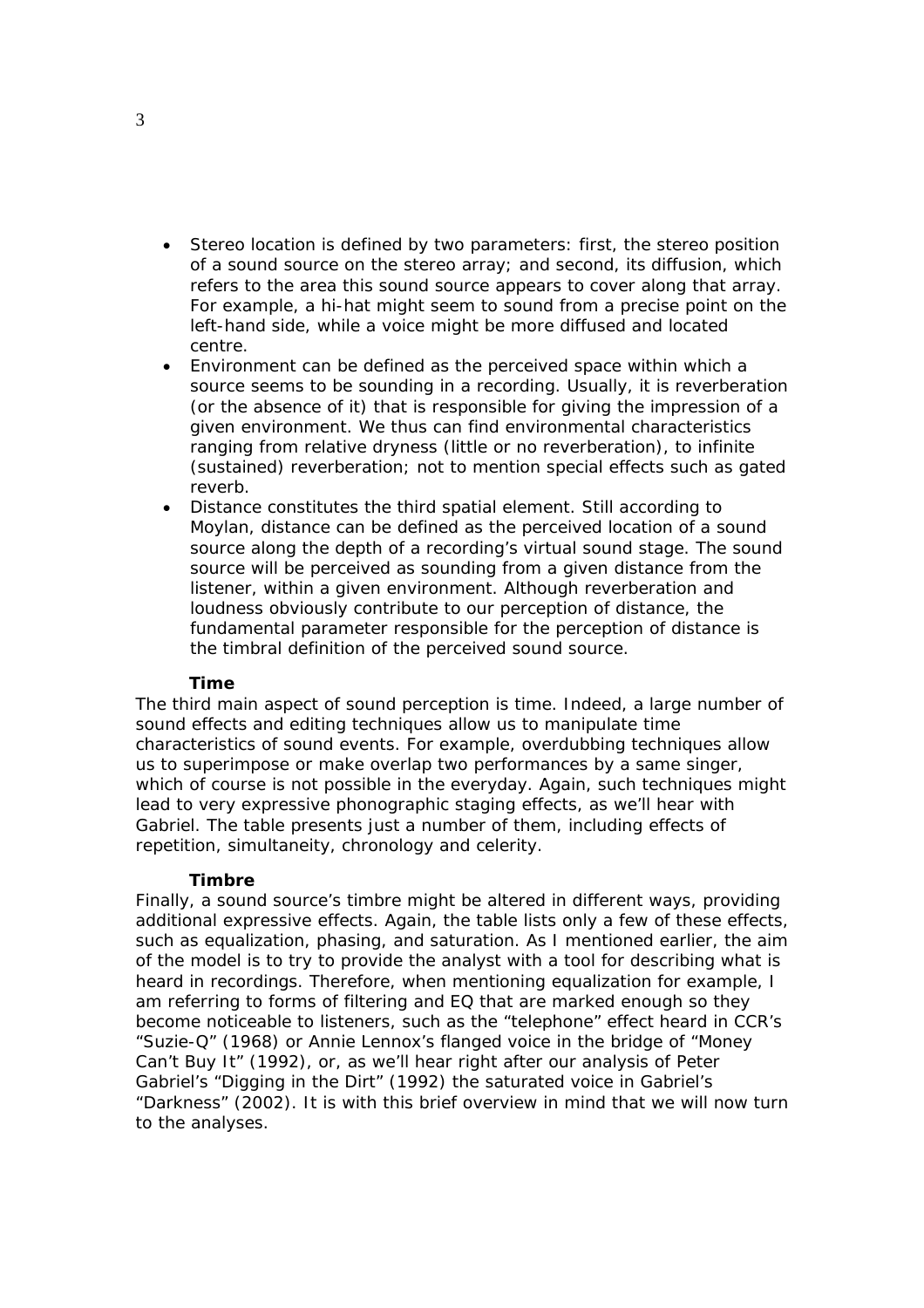## **Analyses**

#### **"Digging in the Dirt" (1992)**

Broadly speaking, and as it is the case with many songs by Peter Gabriel, "Digging in the Dirt" is about a character's introspective process. In fact, the *Us* album is strongly linked with Gabriel's own questioning and actually followed a five-year therapy which ended in 1991: "After a particularly bad time I decided I had to look inside myself and find out what was going on and what was going wrong" (O'Hagan 1992, 4). This process was to be reflected in most of the album's songs.

About "Digging in the Dirt" more specifically, Peter Gabriel explains: "'Digging in the dirt' was looking at the darker side of myself. […] I was looking at the way I'd been behaving—sort of passive-aggressive—looking at the bastard in me that I hadn't really acknowledged, and, as I was writing, I was interweaving bits of myself." (www.petergabriel.com/us) Indeed, many features of the song help convey this "inter-weaving" activity. For a start, the form of the song is a little strange, in that one could interpret it as displaying two distinct and contrasting choruses: one aggressive, the other more gentle.

In addition to the form, there's the instrumentation which seems to always underline some aspect or another of what is depicted in the song. Much could be said about these two parameters alone (not to mention others, such as the use of modal harmony, or meter), but the aspect on which I would like to focus for now is the phonographic staging of the voice.

I suggest we listen to the song section by section with the lyrics, starting with the first verse section. The first two verses feature the character who realizes that something bad inside of him is getting stronger, and that he won't be able to go on with this feeling for much longer. As Gabriel explained earlier, this thing refers to the character's darker side, his aggressive facet that is about to explode in the next two sections of the song. As you will hear in the excerpt, the voice here has been doubled. However, the two voices are not quite in synch, already suggesting some kind of duality within the character's mind.

#### *EXAMPLE 1. Peter Gabriel, "Digging in the Dirt," verses 1 and 2 (00:25-0:49)*

By contrast, the doubling of voices in the climb section that follows is much more synchronized. This time, we hear the character in a more aggressive state: Gabriel sings in a higher register a lyric displaying many repetitions (especially the "I told you"), implying a build-up in the character's emotive state. The feeling is also conveyed by the ascending bend on the word "far" in a falsetto voice. The whole passage is supported by the mono doubling of the voice which makes it significantly thicker.

*EXAMPLE 2. Peter Gabriel, "Digging in the Dirt," climb (0:49-1:12)*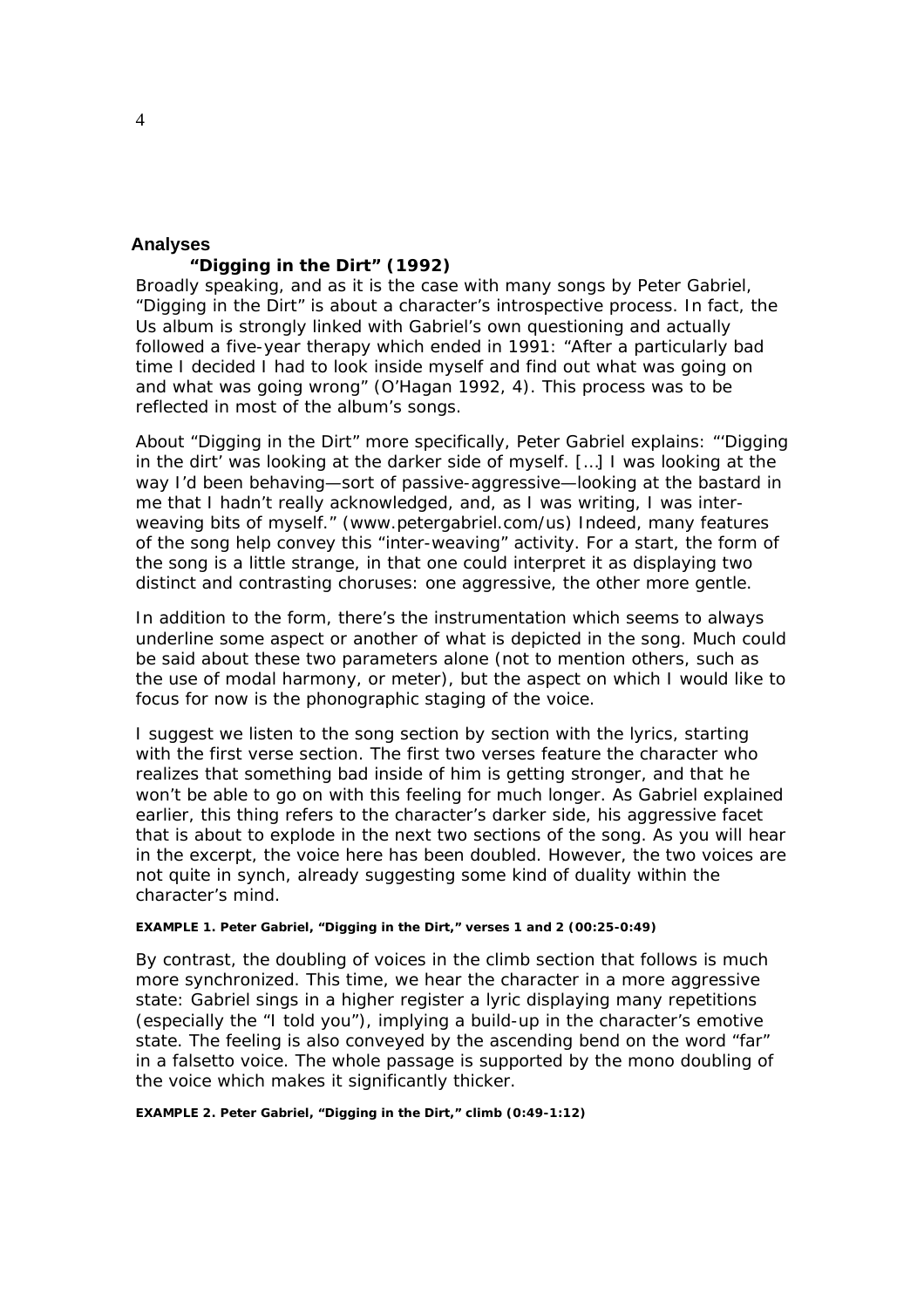Then, something interesting happens when entering the first chorus: Before Gabriel ends his last "I told you," he is literally cut off by… himself singing the line "Don't talk back" which overlaps with the preceding line.

#### *EXAMPLE 3. Peter Gabriel, "Digging in the Dirt," overlapping effect (1:09-1:13)*

This overlapping effect leads us to the most aggressive section of the song. This time, not only is the voice doubled, but the lyrics are filled with hard consonants, such as t's and k's ("Don'**t t**al**k** ba**ck**"). The combination of the voice doubling with Gabriel's harsh voice and exaggerated pronunciation help foreground these transients that also resonate in a carefully equalized reverb. The section ends with the line "this is for real," with an extended and gradually opening "Reaaaaal". Let's listen to the end of the climb we've just heard, followed by the first chorus.

#### *EXAMPLE 4. Peter Gabriel, "Digging in the Dirt," pseudo-chorus 1 (1:10-1:36)*

We then get into a very contrasting section, which starts with the title line "I'm digging in the dirt". In this second contrasting chorus, the character is somehow asking for help: "I'm digging in the dirt/Stay with me I need support". Here, Gabriel sings in a much gentler and breathier voice, and the part is also harmonized, which conveys a sense of euphony. No more heavy guitar either, which hands over to a clean guitar with panned echo:

#### *EXAMPLE 5. Peter Gabriel, Digging in the Dirt," chorus (1:36-1:58)*

This chorus also provides us with a key to the song: "I'm digging in the dirt/To find the places I got hurt/To open up the places I got hurt". After the transition, we hear again the character in a new verse with the same voice blurred by our uneven doubling.

This time though, the character seems to have found the psychoanalytic source of his problem: sex, as illustrated by the structure of the lyrics and the play with the voice's dynamic level, both of which gradually focus on the word "sex": Note how the line "I feel it in my sex" is louder.

#### *EXAMPLE 6. Peter Gabriel, "Digging in the Dirt," verses 3 and 4 (2:22-2:46)*

Of course, much more could be said about this song, but I would now like to turn to a more recent song by Gabriel which explores similar ground.

#### **"Darkness" (2002)**

As in "Digging in the Dirt," the main character in "Darkness" faces inner turmoil, with something wrong stirring within him. However, the negative emotion is a little different than in the first song: As Gabriel himself explains in an interview, "'Darkness' was originally titled 'House in the Woods' and is about fear" and how it inhibits people (www.petergabriel.com/moonclub). Accordingly, in "Darkness," many strategies have been used to phonographically stage the voice in order to complement the song's narrative and the character's various feelings. For the sake of our analysis, I've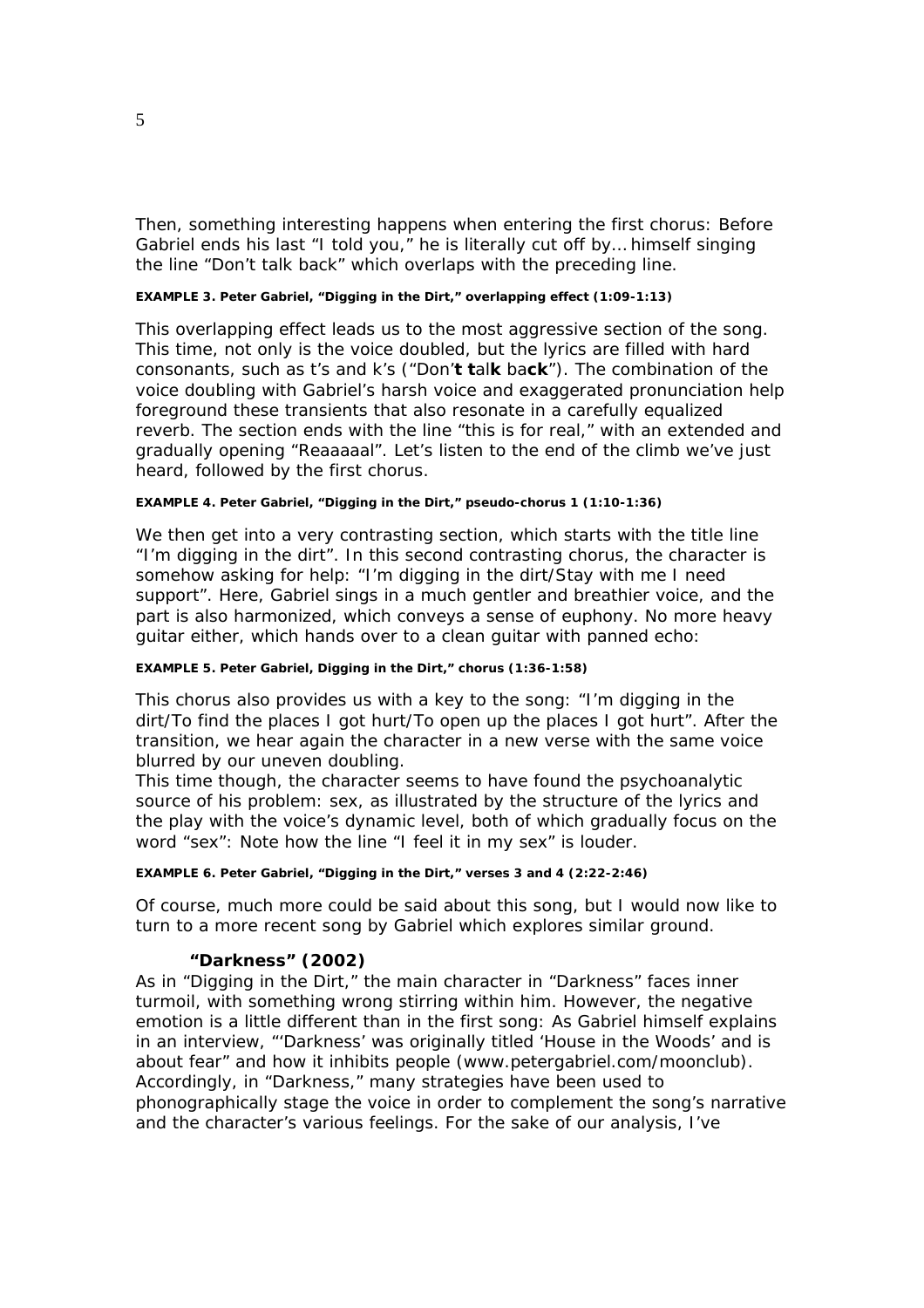isolated a continuous one-minute excerpt (1:11-2:15) during which we can hear at least five different types of effects applied on the voice, corresponding to as many attitudes and emotional states. I've broken this excerpt in few sound examples, so we can focus on some aspects of phonographic staging.

During the first two lines, voice is completely dry, with no reverb, and sounds very close to the microphone. The character is then starting to explore his own mind, gradually getting aware of his fears. Here, the introspective character is "heard" in extreme close-up (low performance intensity with higher dynamic level), with sounds in the background, including, as you'll certainly note, a distorted cry heard at a very low dynamic level. Furthermore, Gabriel sings with minimum energy, with minimal pronunciation, just as if the inhibited character was somehow trying to quieten down this emerging and yet unrestrainable sentiment of fear.

#### *EXAMPLE 7. Peter Gabriel, "Darkness" (1:11-1:19)*

In the next line, Gabriel's performance intensity and range are higher, and we clearly hear some reverb on his voice, supporting the sort of new affirmative attitude displayed by the character, or, if you prefer, by one of the character's facets. The melodic line is also more lyrical, with a descending bend on the prolonged "way".

#### *EXAMPLE 8. Peter Gabriel, "Darkness" (1:19-1:24)*

In the next verse, voice has been heavily processed and sounds saturated, distorted. This time, Gabriel is clearly singing with a harsher voice, especially so on the word "scared," signalling both some anger and fear, emotions that the distorted voice certainly reinforces. And even though lyrics are not that intelligible, these sounds still convey the character's intense emotional state. Notice also the sampled shouting "Hey!" on every eighth beat that we previously heard in the background, which is now much more prominent, perhaps suggesting that now fear has completely overcome the character.

#### *EXAMPLE 9. Peter Gabriel, "Darkness" (1:25-1:47)*

Then, on the two final lines of the excerpt ("I have my fears/But they do not have me"), we hear in turn two different altered vocal sounds superimposed on the character's main voice. First, on the line "I have my fears," we hear a voice at a very low dynamic level that seems to have been passed through a vocoder, somehow referring to the character's fear, still there in the background, eventually ready to resurface at any moment. Then, during the last line, we clearly hear a forced whispery voice superimposed on the main one on the line "But they do not have me," representing, perhaps, the other side of the character that replies "really? Not quite".

*EXAMPLE 10. Peter Gabriel, "Darkness" (2:02-2:15)*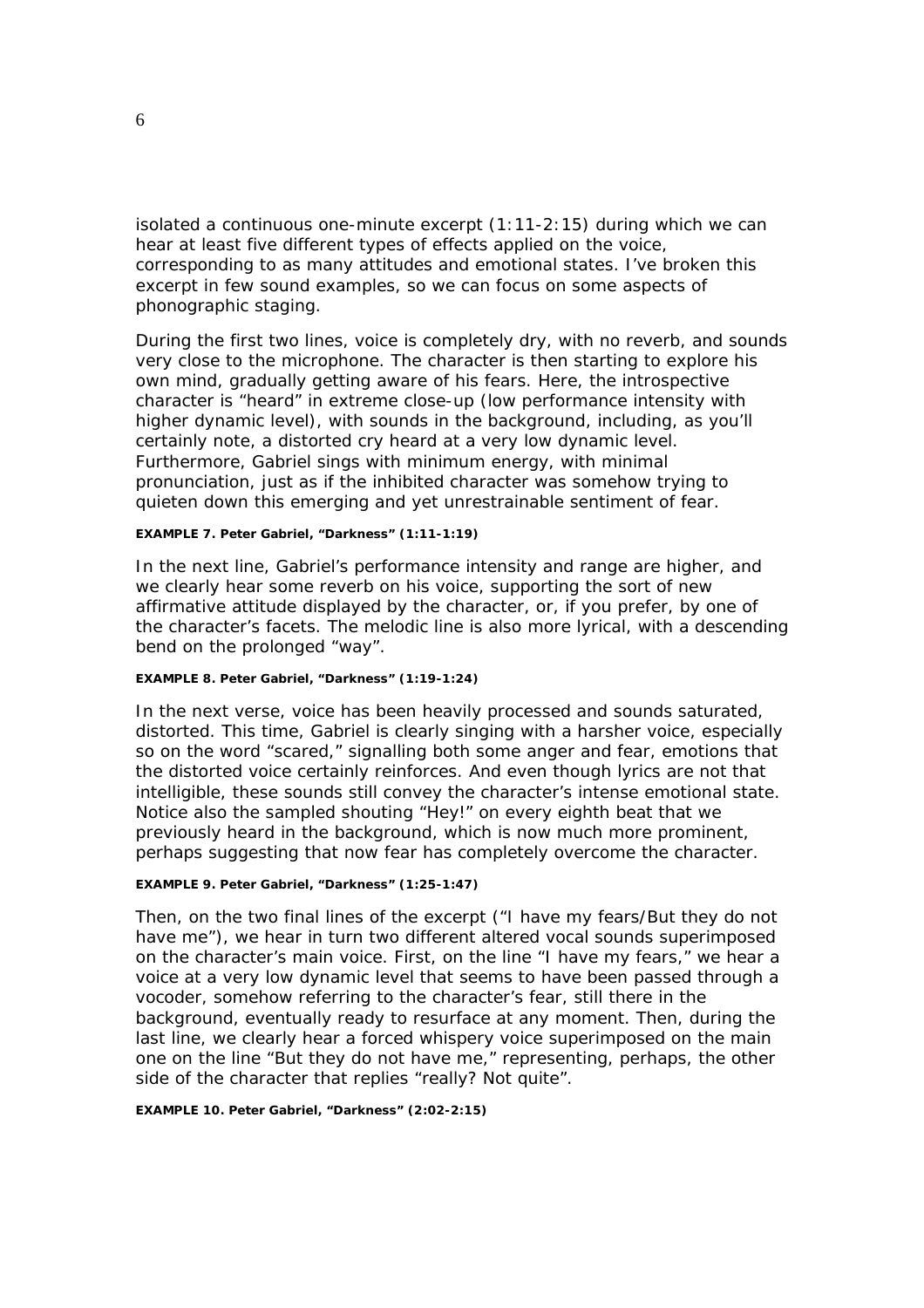## **Conclusion**

In these two songs, Gabriel explores contradictory inner feelings in, I think, a very sensitive and expressive way. The arrangements, instrumentation, melodic lines, harmonic patterns, formal divisions and, of course, Gabriel's singing, all contribute to express these refined introspective journeys; but I hope I was able to illustrate the important role phonographic staging is also playing in this process.

Of course, such strategies are not really new; only technological means to produce them change and get, perhaps, a little more refined. Indeed, many of the electroacoustic manipulations heard in music, or in any other media today, seem to be rooted in very ancient practices, whose characteristics are shared by other cultures around the world. I'm thinking here of resonant spots found in Paleolithic caves coinciding with the location of rupestrian paintings (Reznikoff 1995; Waller 1993); or built structures from the Neolithic Era designed for reinforcing shamans' voices during rituals (Watson and Keating 1999); or the Ancient Greek theatres, in which chorus singers were to be located in the reverberating orchestra, while the actors were on the *logeion*, the narrow stage located in back of the orchestra, from where the spoken voice could this time be heard loud and dry (Wiles 1991, 36-39).<sup>1</sup> These old practices, just like the ones heard in recordings today, are of course anchored in a mix of cultural and psychoacoustic factors. Interestingly, whether we listen to a track by Peter Gabriel, or imagine some vocal ritual from the past, both means of expression seem to explore the same vagaries of our human condition.

 $1$  Lacasse (2000, 71-143) provides a historical survey of "vocal staging".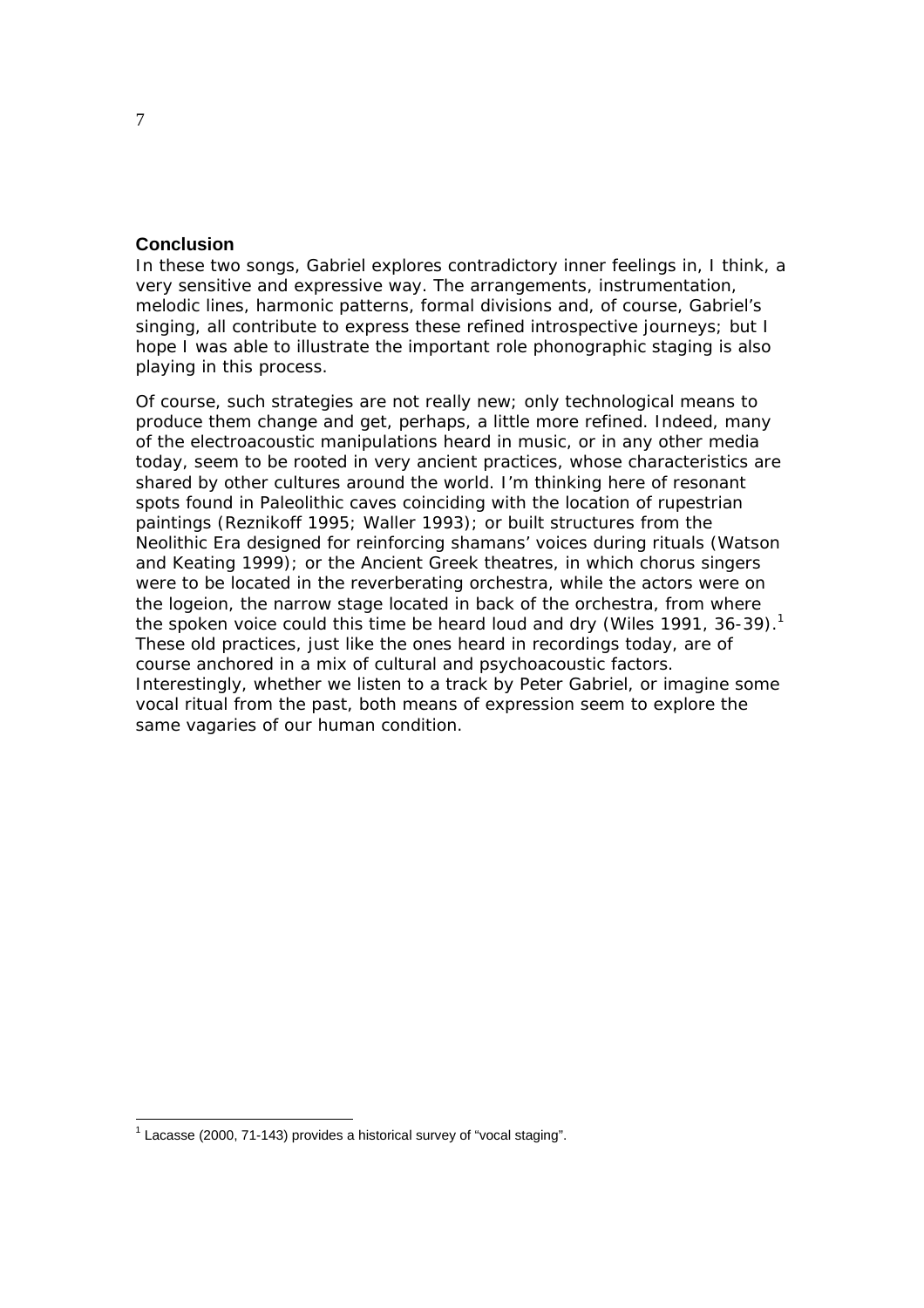#### **References**

Creedence Clearwater Revival. 1968. *Creedence Clearwater Revival*. Fantasy 8382.

Gabriel, Peter. 1992. *Us*. Geffen GEFD-24473.

Gabriel, Peter. 2002. *Up*. Geffen 493388.

Graham, George. 2002. "The Graham Weekly Album Review #1300: Peter Gabriel: *Up*". http://georgegraham.com/reviews/gabriel.html (accessed 30 October 2005).

Lacasse, Serge. 2000. "'Listen to My Voice': The Evocative Power of Vocal Staging in Recorded Rock Music and Other Forms of Vocal Expression". Ph.D. dissertation. University of Liverpool. <http://www.mus.ulaval.ca/lacasse/texts/THESIS.pdf>.

Lennox, Annie. 1992. *Diva*. Arista 18704.

Moylan, William. 2002. *The Art of Recording: Understanding and Crafting the*  Mix, 2<sup>nd</sup> ed. Boston: Focal Press.

O'Hagan, Sean. 1992. "All About *Us*: Peter Gabriel Talks About the New Album". Interview with Peter Gabriel. *The Box* 1 (December): 4-5.

Reznikoff, Iégor. 1995. "On the Sound Dimension of Prehistoric Painted Caves and Rocks". In *Musical Signification: Essays in the Semiotics Theory and Analysis of Music*, ed. Eero Tarasti, 541-557. Berlin: Mouton De Gruyter.

Waller, Steven J. 1993. "Sound Reflection as an Explanation for the Content and Context of Rock Art". *Rock Art Research* 10: 91-101.

Watson, Aaron and David Keating. 1999. "Architecture and Sound: An Acoustic Analysis of Megalithic Monuments in Prehistoric Britain". *Antiquity* 73, no. 280: 325-336.

Wiles, David. 1991. *The Masks of Menander: Sign and Meaning in Greek and Roman Performance.* Cambridge: Cambridge University Press.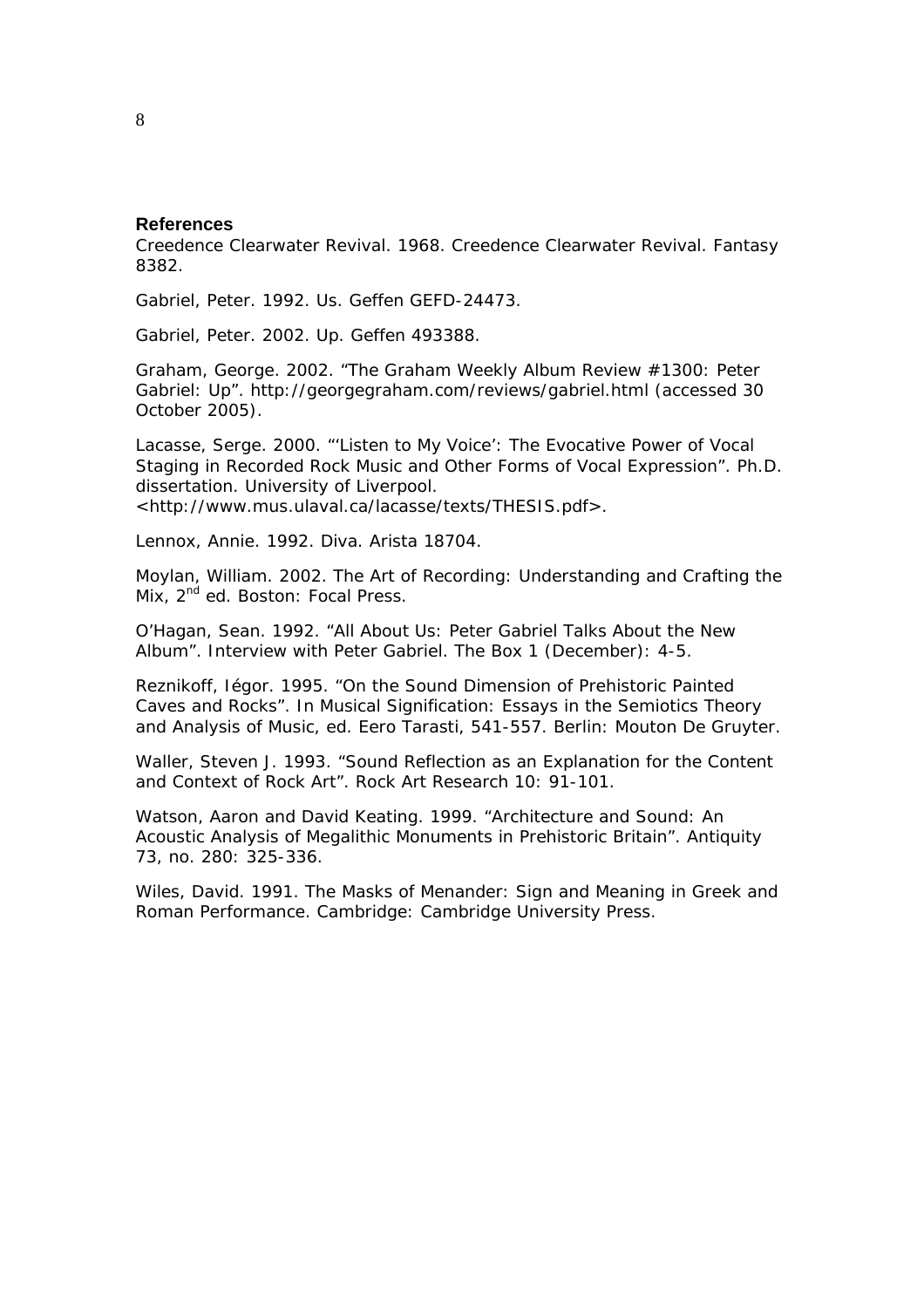# **Appendix: Technological Musical Parameters Responsible for Phonographic Staging Effects\***

| <b>Aspects of Sound</b><br>Perception |                    | Parameters/Effects       | <b>Short Definitions</b>                                                                                                                                                                                                                                   | Reference Methods/Examples                                                                                                                                                                                                                           |
|---------------------------------------|--------------------|--------------------------|------------------------------------------------------------------------------------------------------------------------------------------------------------------------------------------------------------------------------------------------------------|------------------------------------------------------------------------------------------------------------------------------------------------------------------------------------------------------------------------------------------------------|
| Loudness                              | Performance        | Performance<br>Intensity | The level at which a given sound source was<br>performed during the recording process. This<br>expression refers to the traditional concept of<br>dynamics.                                                                                                | - Description: Soft, Louder than,<br>etc./piano, forte, mp, fff, etc.<br>- Graph                                                                                                                                                                     |
|                                       | Recording          | Dynamic Level            | The level at which a sound source is heard in the<br>context of a recording (within a mix).                                                                                                                                                                |                                                                                                                                                                                                                                                      |
|                                       |                    | PI versus DL             | Ratio between performance intensity and the<br>perceived dynamic level (includes effects such as<br>fade-out and compression/limiting.)                                                                                                                    |                                                                                                                                                                                                                                                      |
| Space                                 | Stereo<br>Location | Position                 | Place occupied by a sound source on the left-right<br>stereo array.                                                                                                                                                                                        | - Description: Left, Right, Centre.<br>- Numeric scale: $-3$ (left) to $+3$ (right),<br>$0 =$ centre<br>- Graph                                                                                                                                      |
|                                       |                    | <b>Diffusion</b>         | Area that a given sound source appears to cover<br>along the left-right stereo array.                                                                                                                                                                      | - Description: Point Source, Spread<br>Source, Split Source (Bilateral)<br>- Graph                                                                                                                                                                   |
|                                       | Environment        | Reverberation            | Prolongation of a given sound event in<br>time. Some characteristics of<br>reverberation include reverberation<br>time, level (envelope), frequency<br>spectrum, etc. In most cases,<br>reverberation effects are associated<br>with spatial environments. | <b>Expressions used</b><br>Descriptio<br>to refer to<br>n (time):<br>common<br>Short,<br>environments<br>Long<br>(reverb effects):<br>Numeric<br>Gated Reverb,<br>Value:<br>Concert Hall,<br>150 ms, 2<br>Cathedral,<br>sec.<br>Bathroom.<br>- Graph |
|                                       | <b>Distance</b>    | Resolution $+$ others    | Apparent location of a sound source<br>along the front/back axis. Impression<br>of distance is mostly the result of<br>timbre resolution (influenced by other<br>parameters, such as reverberation,<br>dynamic level, equalization, etc.).                 | - Description: Close, Far,<br>Close Up, etc.<br>- Graph                                                                                                                                                                                              |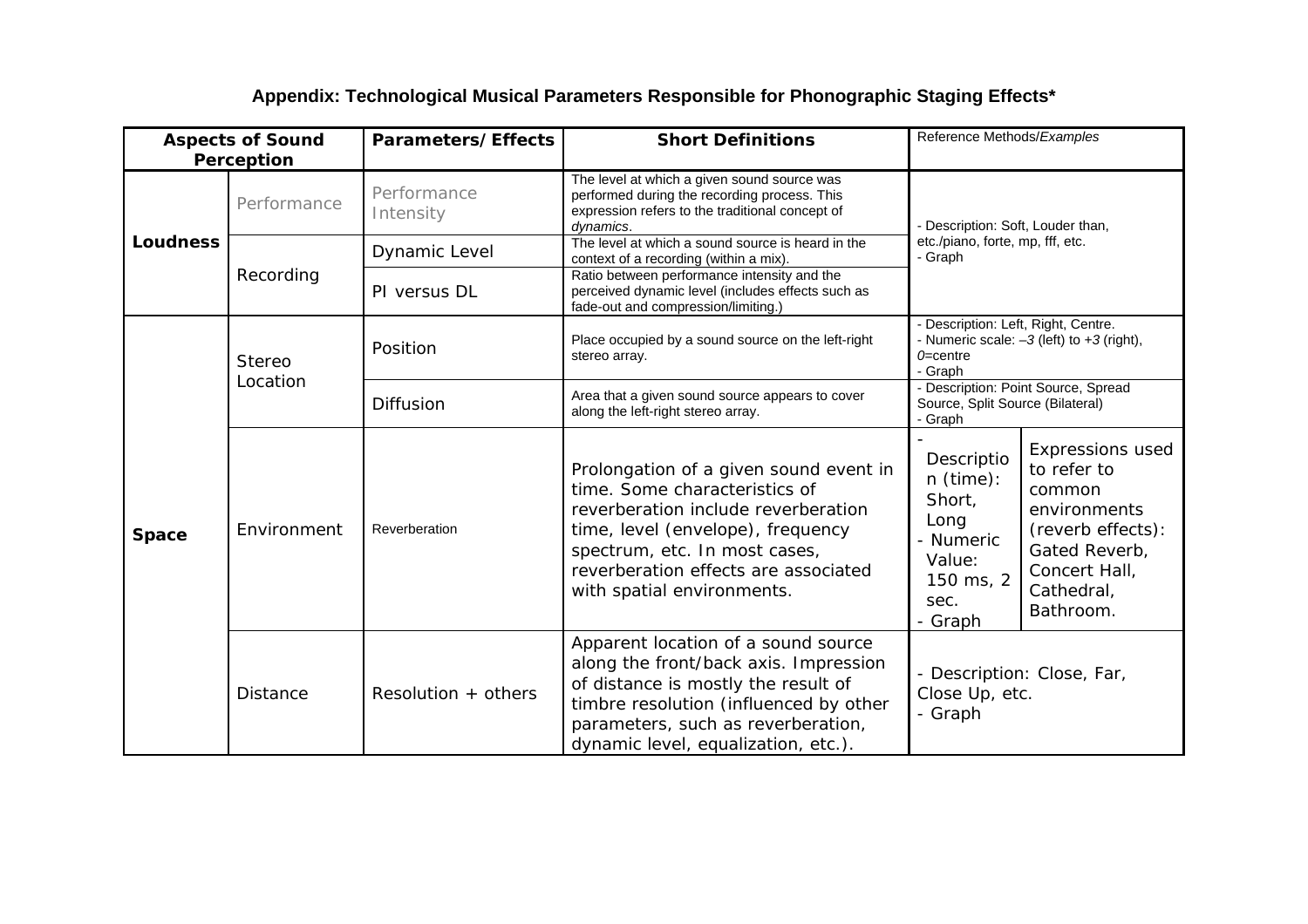| <b>Time</b>   | Autosonic<br>Repetition       | Echo               | Regular repetition of a given sound<br>event in time. Echo is mostly<br>characterized by a usually fixed delay<br>time between repetitions ( $\geq 50$ ms), by<br>the number of repetitions, and the<br>dynamic level of repetitions (usually<br>fading). | - Description<br>- Graph |
|---------------|-------------------------------|--------------------|-----------------------------------------------------------------------------------------------------------------------------------------------------------------------------------------------------------------------------------------------------------|--------------------------|
|               |                               | Looping            | Sound excerpt regularly repeated in<br>time, usually in accordance to metre.                                                                                                                                                                              |                          |
|               |                               | Reiteration        | Irregular repetition of a given sound<br>event in time.                                                                                                                                                                                                   |                          |
|               |                               | Scratching         | Repetition of a given sound event in<br>time, usually accompanied by a typical<br>vinyl scratch sound.                                                                                                                                                    |                          |
|               | Simultaneity<br>(overdubbing) | Doubling           | Superimposition of two (or more)<br>performances of a given musical part<br>executed by the same sound source.                                                                                                                                            | - Description<br>- Graph |
|               |                               | Self-Harmonization | Harmonization of a given musical part<br>performed by the same sound source.                                                                                                                                                                              |                          |
|               |                               | Overlapping        | Performance of a musical part by a<br>given sound source that lies partly<br>over another part performed by the<br>same sound source.                                                                                                                     |                          |
|               | Chronology                    | Backward playing   | Performance heard in reverse.                                                                                                                                                                                                                             | - Description<br>- Graph |
|               |                               | Chopping           | Division of a sample in smaller units<br>that are reconfigured in a new order.                                                                                                                                                                            |                          |
|               | Celerity                      | Acceleration       | Noticeable speed variation of a given                                                                                                                                                                                                                     | - Description            |
|               |                               | Deceleration       | performance.                                                                                                                                                                                                                                              | - Graph                  |
| <b>Timbre</b> | Alteration                    | Equalization       | Noticeable variation within the<br>frequency spectrum of a given sound<br>source.                                                                                                                                                                         | - Description<br>- Graph |
|               |                               | Saturation         | Typical harsh sound following the<br>saturation (distortion) of a given sound<br>source.                                                                                                                                                                  |                          |